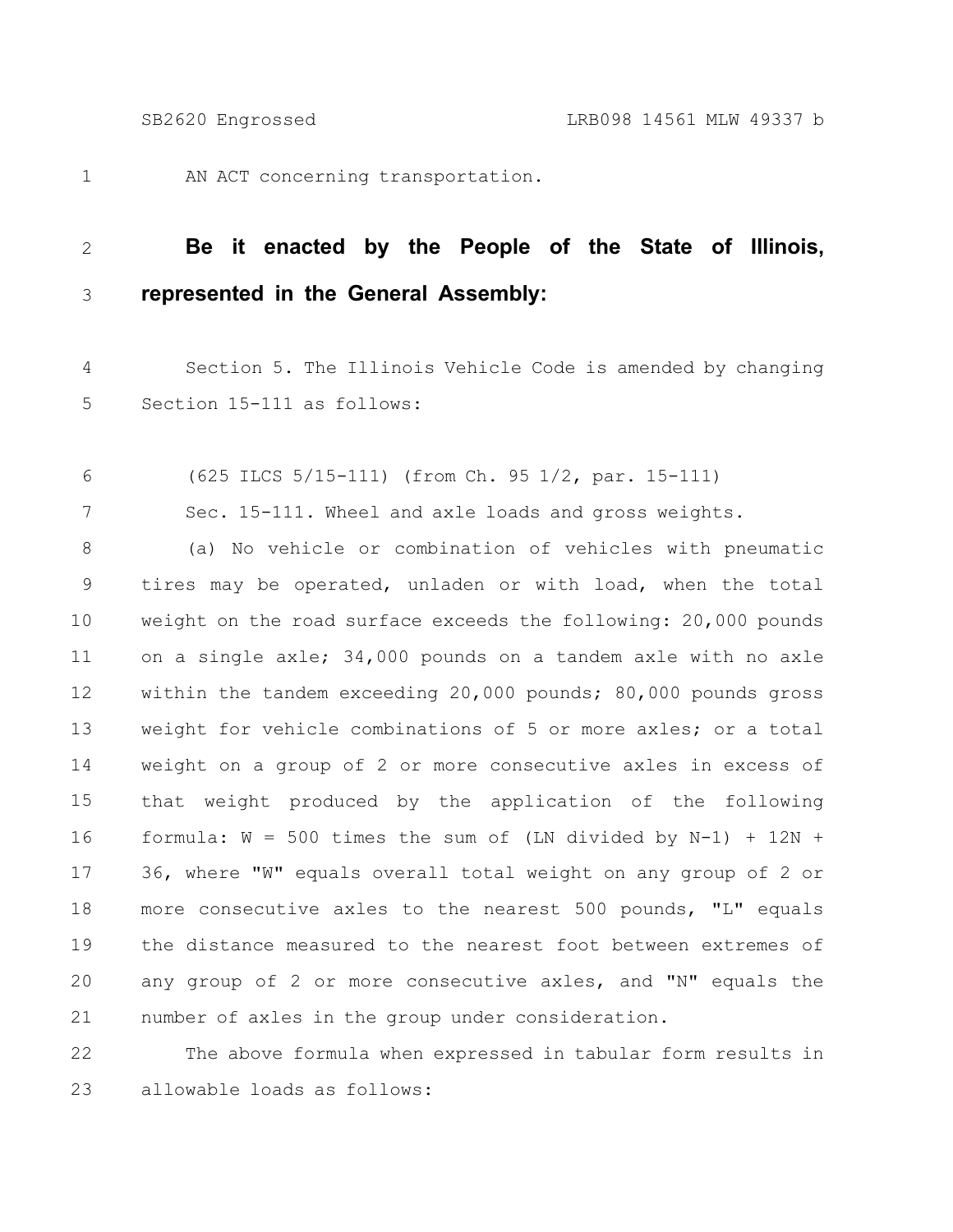SB2620 Engrossed - 2 - LRB098 14561 MLW 49337 b

| $\mathbf 1$   | Distance measured                        |                             |                                         |               |        |        |  |
|---------------|------------------------------------------|-----------------------------|-----------------------------------------|---------------|--------|--------|--|
| $\mathbf{2}$  | to the nearest                           |                             |                                         |               |        |        |  |
| 3             | foot between the                         |                             |                                         |               |        |        |  |
| 4             | extremes of any Maximum weight in pounds |                             |                                         |               |        |        |  |
| 5             | group of 2 or                            |                             | of any group of                         |               |        |        |  |
| 6             | more consecutive                         | 2 or more consecutive axles |                                         |               |        |        |  |
| 7             | axles                                    |                             |                                         |               |        |        |  |
| $8\,$         | feet                                     |                             | 2 axles 3 axles 4 axles 5 axles 6 axles |               |        |        |  |
| $\mathcal{G}$ | 4                                        | 34,000                      |                                         |               |        |        |  |
| 10            | 5                                        | 34,000                      |                                         |               |        |        |  |
| 11            | 6                                        | 34,000                      |                                         |               |        |        |  |
| 12            | $\overline{7}$                           | 34,000                      |                                         |               |        |        |  |
| 13            | 8                                        | $38,000*$                   | 42,000                                  |               |        |        |  |
| 14            | 9                                        | 39,000                      | 42,500                                  |               |        |        |  |
| 15            | 10                                       | 40,000                      | 43,500                                  |               |        |        |  |
| 16            | 11                                       |                             | 44,000                                  |               |        |        |  |
| 17            | 12                                       |                             |                                         | 45,000 50,000 |        |        |  |
| 18            | 13                                       |                             |                                         | 45,500 50,500 |        |        |  |
| 19            | 14                                       |                             |                                         | 46,500 51,500 |        |        |  |
| 20            | 15                                       |                             | 47,000                                  | 52,000        |        |        |  |
| 21            | 16                                       |                             | 48,000                                  | 52,500        | 58,000 |        |  |
| 22            | $17$                                     |                             | 48,500                                  | 53,500        | 58,500 |        |  |
| 23            | 18                                       |                             | 49,500                                  | 54,000        | 59,000 |        |  |
| 24            | 19                                       |                             | 50,000                                  | 54,500        | 60,000 |        |  |
| 25            | 20                                       |                             | 51,000                                  | 55,500        | 60,500 | 66,000 |  |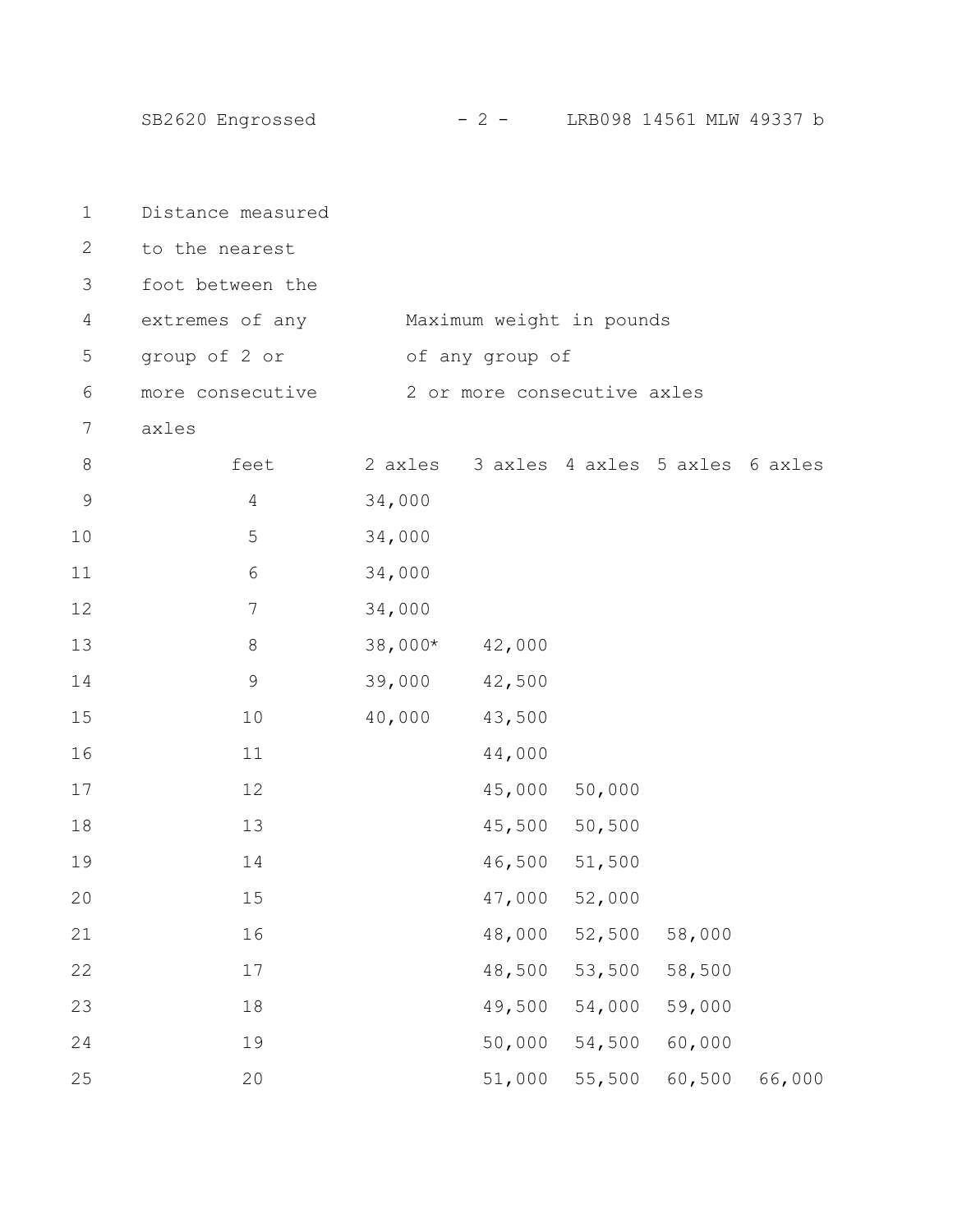|                  | SB2620 Engrossed | $-3 -$ |        | LRB098 14561 MLW 49337 b |        |
|------------------|------------------|--------|--------|--------------------------|--------|
| $\mathbf 1$      | 21               | 51,500 | 56,000 | 61,000                   | 66,500 |
| $\mathbf{2}$     | 22               | 52,500 | 56,500 | 61,500                   | 67,000 |
| 3                | 23               | 53,000 | 57,500 | 62,500                   | 68,000 |
| $\overline{4}$   | 24               | 54,000 | 58,000 | 63,000                   | 68,500 |
| $\mathsf S$      | 25               | 54,500 | 58,500 | 63,500                   | 69,000 |
| $\sqrt{6}$       | 26               | 55,500 | 59,500 | 64,000                   | 69,500 |
| $\boldsymbol{7}$ | 27               | 56,000 | 60,000 | 65,000                   | 70,000 |
| $\,8\,$          | 28               | 57,000 | 60,500 | 65,500                   | 71,000 |
| $\mathsf 9$      | 29               | 57,500 | 61,500 | 66,000                   | 71,500 |
| 10               | 30               | 58,500 | 62,000 | 66,500                   | 72,000 |
| 11               | 31               | 59,000 | 62,500 | 67,500                   | 72,500 |
| 12               | 32               | 60,000 | 63,500 | 68,000                   | 73,000 |
| 13               | 33               |        | 64,000 | 68,500                   | 74,000 |
| 14               | 34               |        | 64,500 | 69,000                   | 74,500 |
| 15               | 35               |        | 65,500 | 70,000                   | 75,000 |
| 16               | 36               |        | 66,000 | 70,500                   | 75,500 |
| 17               | 37               |        | 66,500 | 71,000                   | 76,000 |
| 18               | 38               |        | 67,500 | 72,000                   | 77,000 |
| 19               | 39               |        | 68,000 | 72,500                   | 77,500 |
| 20               | 40               |        | 68,500 | 73,000                   | 78,000 |
| 21               | 41               |        | 69,500 | 73,500                   | 78,500 |
| 22               | 42               |        | 70,000 | 74,000                   | 79,000 |
| 23               | 43               |        | 70,500 | 75,000                   | 80,000 |
| 24               | 44               |        | 71,500 | 75,500                   |        |
| 25               | 45               |        | 72,000 | 76,000                   |        |
| 26               | 46               |        | 72,500 | 76,500                   |        |
|                  |                  |        |        |                          |        |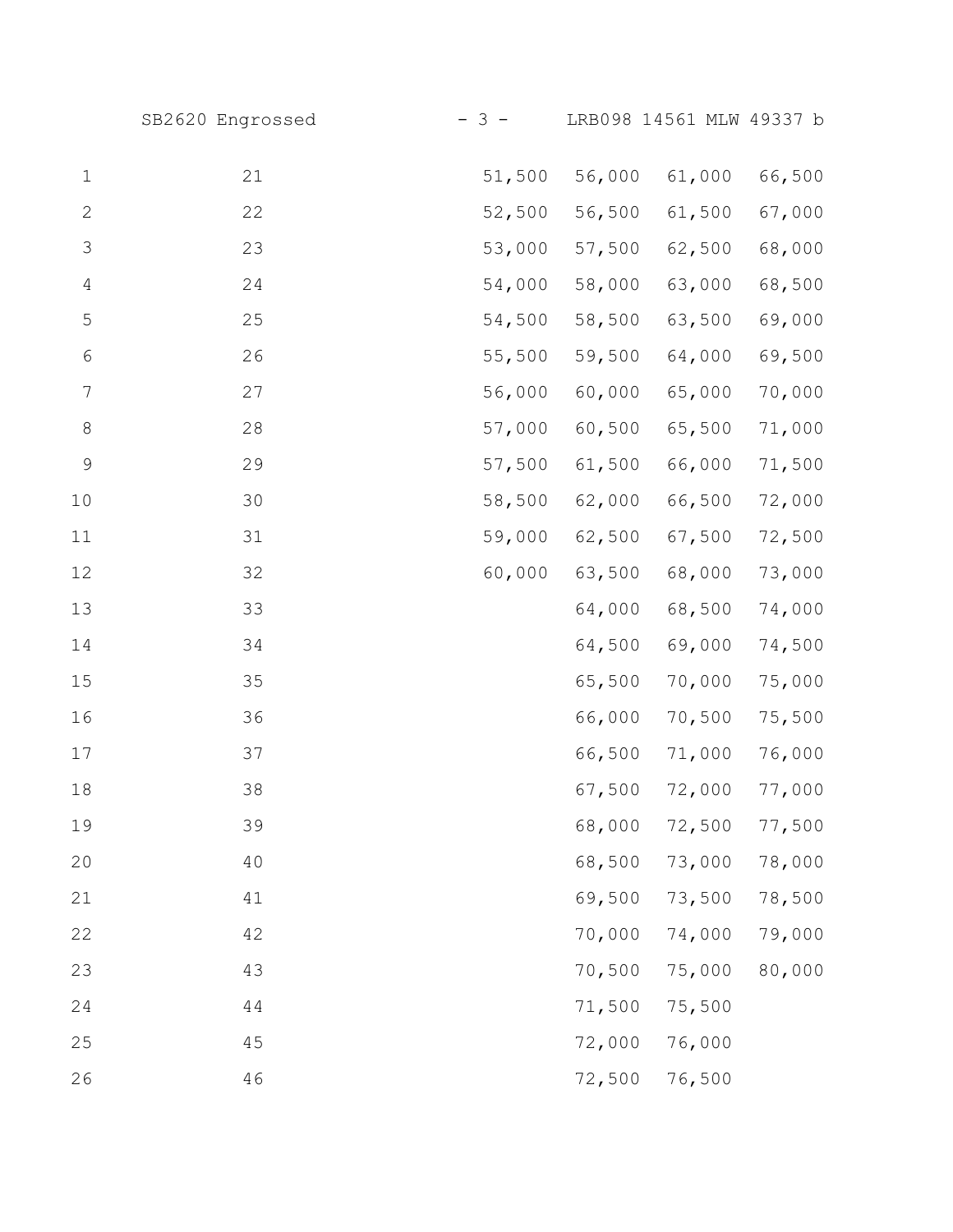SB2620 Engrossed - 4 - LRB098 14561 MLW 49337 b

| $\mathbf 1$    | 47 | 73,500<br>77,500 |
|----------------|----|------------------|
| $\mathbf{2}$   | 48 | 74,000<br>78,000 |
| 3              | 49 | 74,500<br>78,500 |
| $\overline{4}$ | 50 | 79,000<br>75,500 |
| 5              | 51 | 76,000<br>80,000 |
| 6              | 52 | 76,500           |
| 7              | 53 | 77,500           |
| $\,8\,$        | 54 | 78,000           |
| 9              | 55 | 78,500           |
| 10             | 56 | 79,500           |
| 11             | 57 | 80,000           |

\*If the distance between 2 axles is 96 inches or less, the 2 axles are tandem axles and the maximum total weight may not exceed 34,000 pounds, notwithstanding the higher limit resulting from the application of the formula. 12 13 14 15

Vehicles not in a combination having more than 4 axles may not exceed the weight in the table in this subsection (a) for 4 axles measured between the extreme axles of the vehicle. 16 17 18

Vehicles in a combination having more than 6 axles may not exceed the weight in the table in this subsection (a) for 6 axles measured between the extreme axles of the combination. 19 20 21

Local authorities, with respect to streets and highways under their jurisdiction, without additional fees, may also by ordinance or resolution allow the weight limitations of this subsection, provided the maximum gross weight on any one axle shall not exceed 20,000 pounds and the maximum total weight on 22 23 24 25 26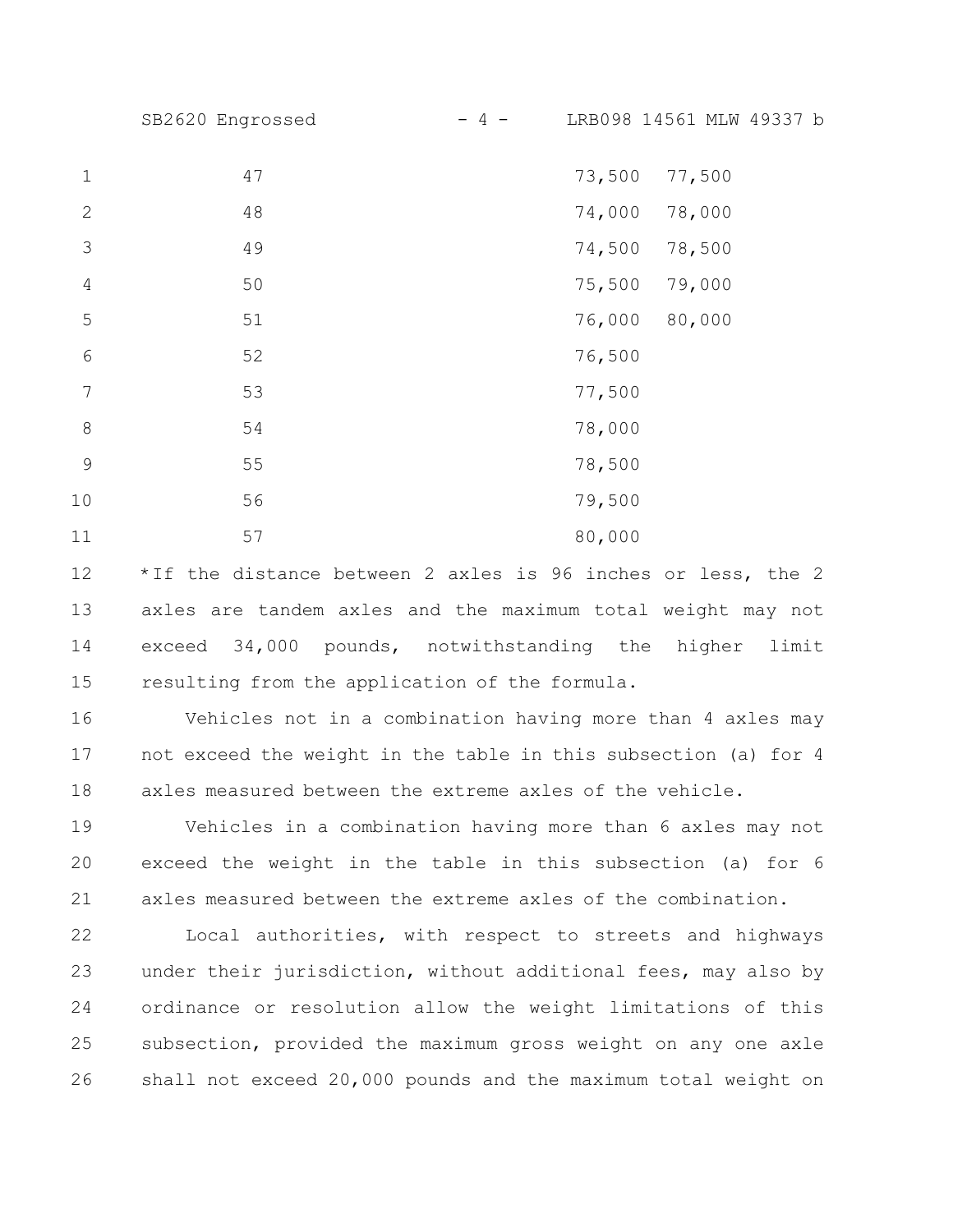SB2620 Engrossed - 5 - LRB098 14561 MLW 49337 b

any tandem axle shall not exceed 34,000 pounds, on designated highways when appropriate regulatory signs giving notice are erected upon the street or highway or portion of any street or highway affected by the ordinance or resolution. 1 2 3 4

5

The following are exceptions to the above formula:

6

7

(1) Vehicles for which a different limit is established and posted in accordance with Section 15-316 of this Code.

(2) Vehicles for which the Department of Transportation and local authorities issue overweight permits under authority of Section 15-301 of this Code. These vehicles are not subject to the bridge formula. 8 9 10 11

(3) Cities having a population of more than 50,000 may permit by ordinance axle loads on 2 axle motor vehicles 33 1/2% above those provided for herein, but the increase shall not become effective until the city has officially notified the Department of the passage of the ordinance and shall not apply to those vehicles when outside of the limits of the city, nor shall the gross weight of any 2 axle motor vehicle operating over any street of the city exceed 40,000 pounds. 12 13 14 15 16 17 18 19 20

(4) Weight limitations shall not apply to vehicles (including loads) operated by a public utility when transporting equipment required for emergency repair of public utility facilities or properties or water wells. 21 22 23 24

(4.5) A 3 or 4 axle vehicle (including when laden) operated or hired by a municipality within Cook, Lake, 25 26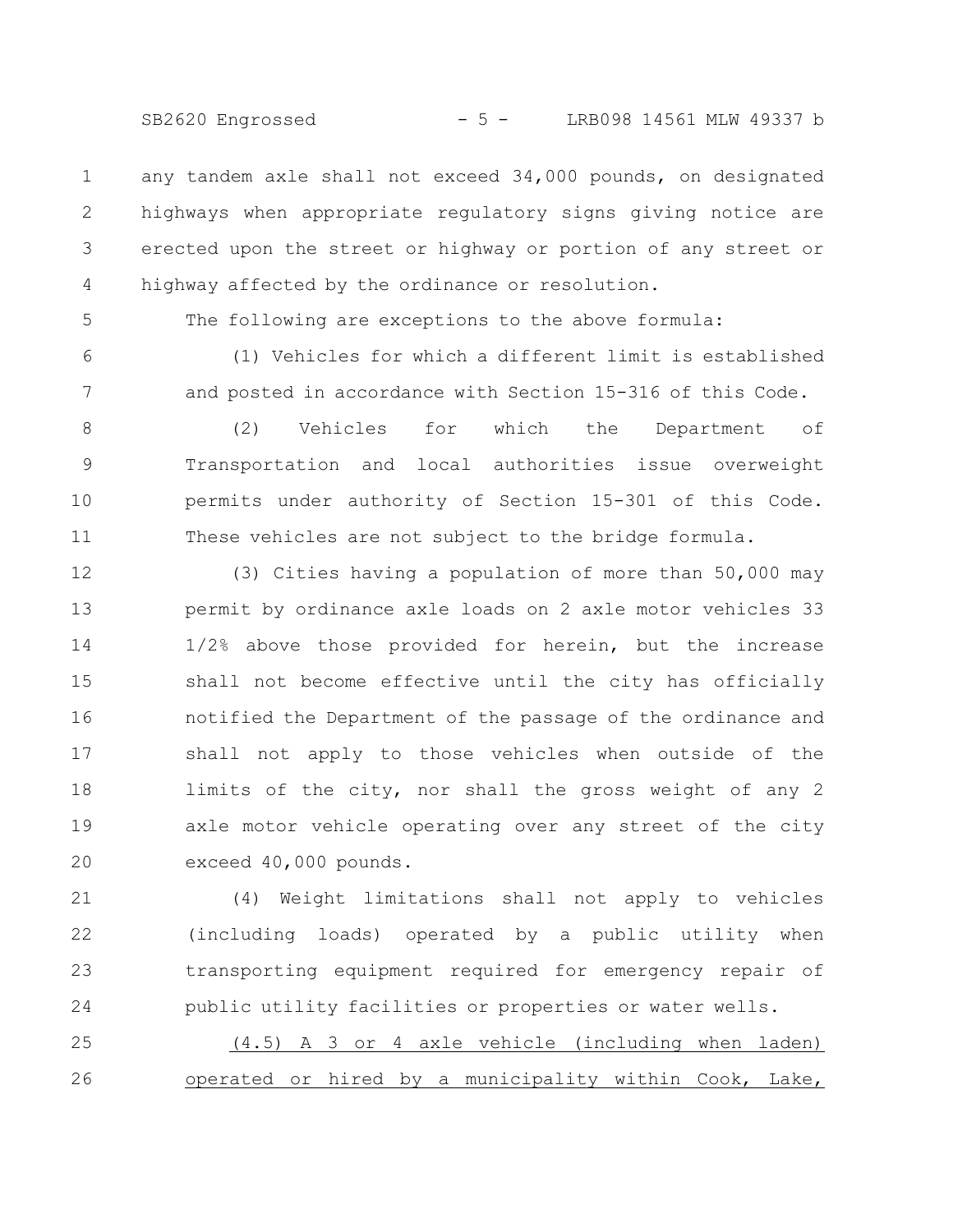SB2620 Engrossed - 6 - LRB098 14561 MLW 49337 b

McHenry, Kane, DuPage, or Will county being operated for the purpose of performing emergency sewer repair that would be subject to a weight limitation less than 66,000 pounds under the formula in this subsection (a) shall have a weight limitation of 66,000 pounds or the vehicle's gross vehicle weight rating, whichever is less. This paragraph (4.5) does not apply to vehicles being operated on the National System of Interstate and Defense Highways, or to vehicles being operated on bridges or other elevated structures constituting a part of a highway. 1 2 3 4 5 6 7 8 9 10

(5) Two consecutive sets of tandem axles may carry a total weight of 34,000 pounds each if the overall distance between the first and last axles of the consecutive sets of tandem axles is 36 feet or more, notwithstanding the lower limit resulting from the application of the above formula. 11 12 13 14 15

(6) A truck, not in combination and used exclusively for the collection of rendering materials, may, when laden, transmit upon the road surface, except when on part of the National System of Interstate and Defense Highways, the following maximum weights: 22,000 pounds on a single axle; 40,000 pounds on a tandem axle. 16 17 18 19 20 21

(7) A truck not in combination, equipped with a self compactor or an industrial roll-off hoist and roll-off container, used exclusively for garbage, refuse, or recycling operations, may, when laden, transmit upon the road surface, except when on part of the National System of 22 23 24 25 26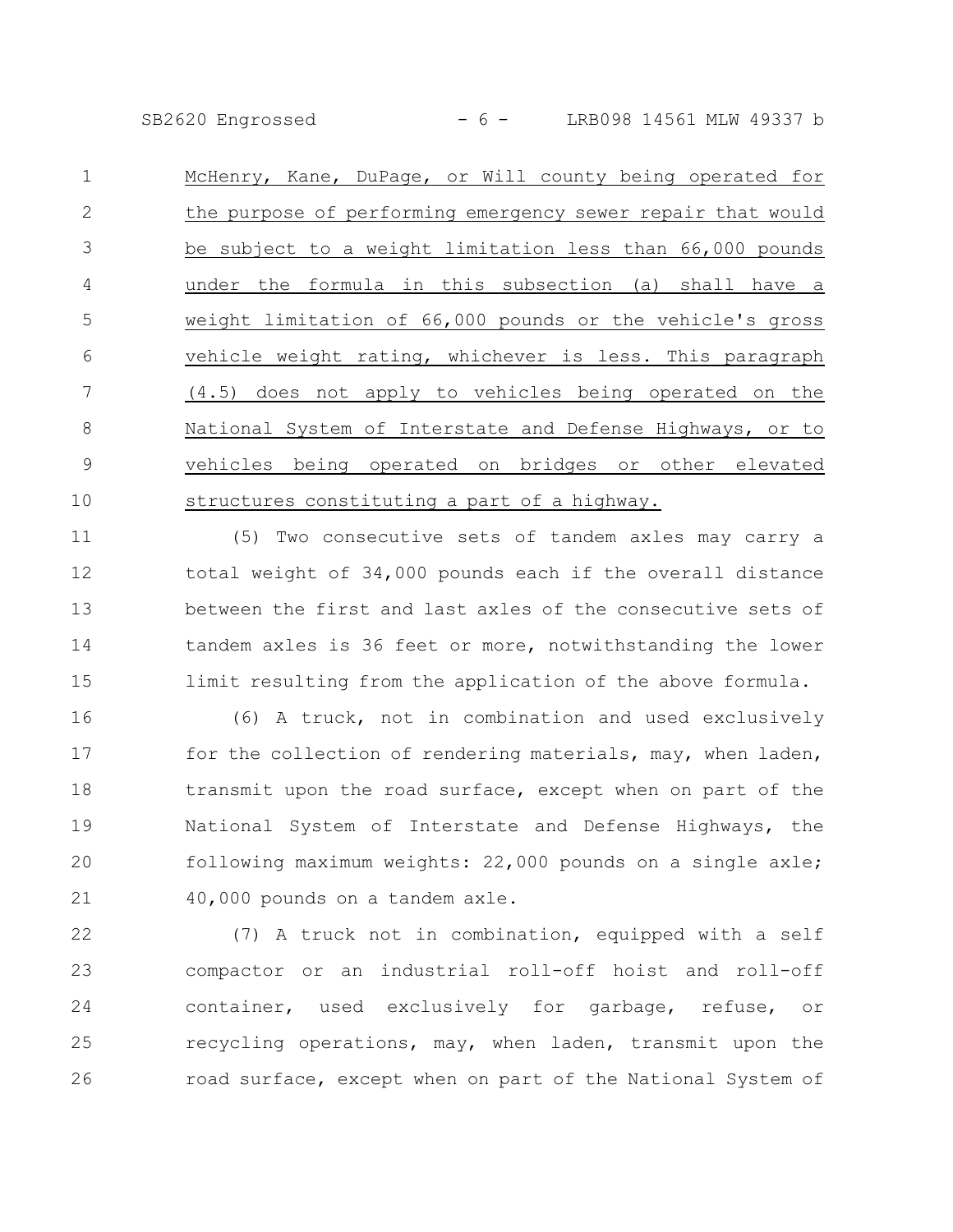SB2620 Engrossed - 7 - LRB098 14561 MLW 49337 b

Interstate and Defense Highways, the following maximum weights: 22,000 pounds on a single axle; 40,000 pounds on a tandem axle; 40,000 pounds gross weight on a 2-axle vehicle; 54,000 pounds gross weight on a 3-axle vehicle. This vehicle is not subject to the bridge formula. 1 2 3 4 5

(7.5) A 3-axle rear discharge truck mixer registered as a Special Hauling Vehicle, used exclusively for the mixing and transportation of concrete in the plastic state, may, when laden, transmit upon the road surface, except when on part of the National System of Interstate and Defense Highways, the following maximum weights: 22,000 pounds on single axle; 40,000 pounds on a tandem axle; 54,000 pounds gross weight on a 3-axle vehicle. This vehicle is not subject to the bridge formula. 6 7 8 9 10 11 12 13 14

(8) Except as provided in paragraph (7.5) of this subsection (a), tandem axles on a 3-axle truck registered as a Special Hauling Vehicle, manufactured prior to or in the model year of 2024 and first registered in Illinois prior to January 1, 2025, with a distance greater than 72 inches but not more than 96 inches between any series of 2 axles, is allowed a combined weight on the series not to exceed 36,000 pounds and neither axle of the series may exceed 20,000 pounds. Any vehicle of this type manufactured after the model year of 2024 or first registered in Illinois after December 31, 2024 may not exceed a combined weight of 34,000 pounds through the series of 2 axles and 15 16 17 18 19 20 21 22 23 24 25 26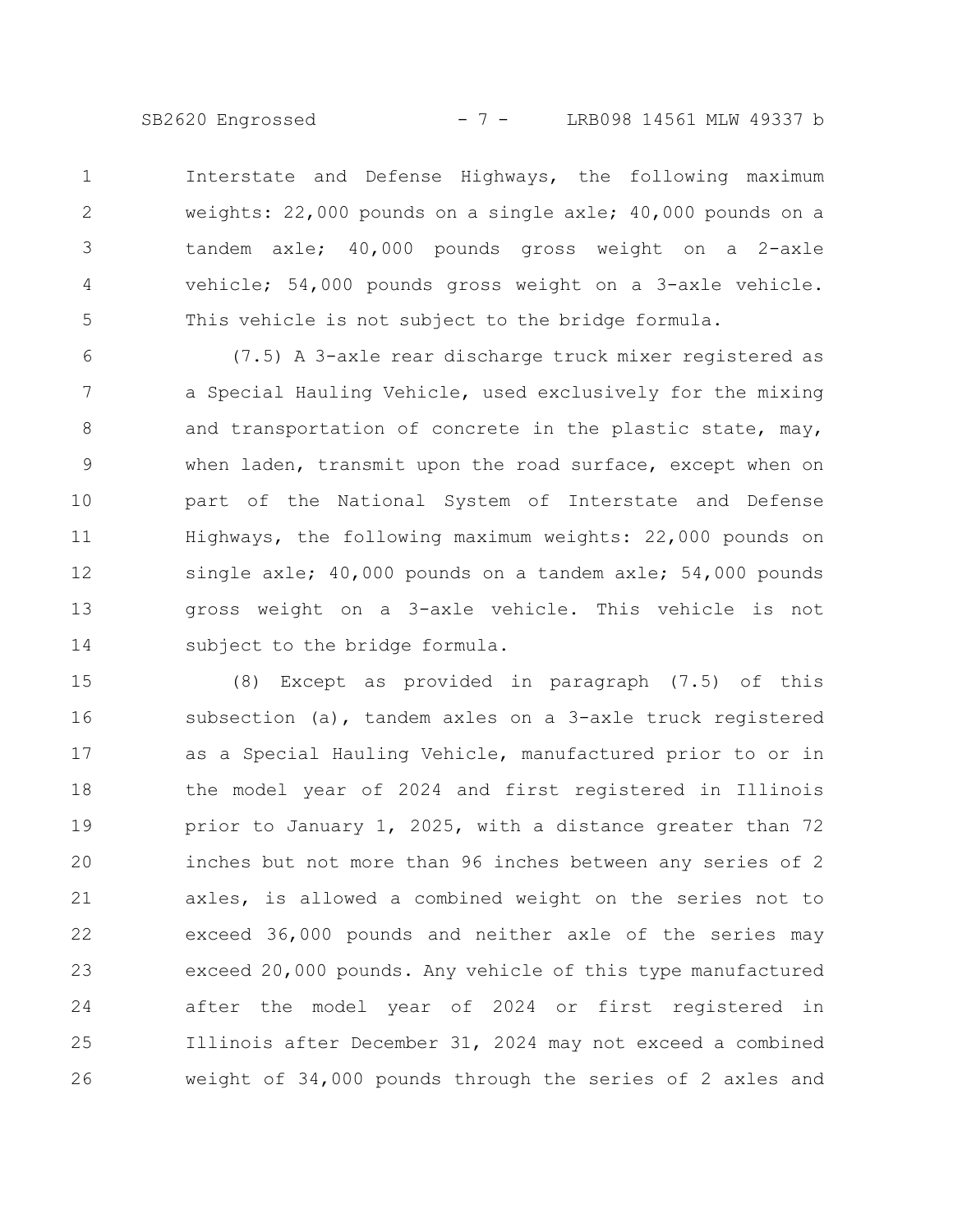SB2620 Engrossed - 8 - LRB098 14561 MLW 49337 b

1

neither axle of the series may exceed 20,000 pounds.

A 3-axle combination sewer cleaning jetting vacuum truck registered as a Special Hauling Vehicle, used exclusively for the transportation of non-hazardous solid waste, manufactured before or in the model year of 2014, first registered in Illinois before January 1, 2015, may, when laden, transmit upon the road surface, except when on part of the National System of Interstate and Defense Highways, the following maximum weights: 22,000 pounds on a single axle; 40,000 pounds on a tandem axle; 54,000 pounds gross weight on a 3-axle vehicle. This vehicle is not subject to the bridge formula. 2 3 4 5 6 7 8 9 10 11 12

(9) A 4-axle truck mixer registered as a Special Hauling Vehicle, used exclusively for the mixing and transportation of concrete in the plastic state, 2024 2025 and not operated on a highway that is part of the National System of Interstate Highways, is allowed the following maximum weights: 20,000 pounds on any single axle; 36,000 pounds on a series of axles greater than 72 inches but not more than 96 inches; and 34,000 pounds on any series of 2 axles greater than 40 inches but not more than 72 inches. The gross weight of this vehicle may not exceed the weights allowed by the bridge formula for 4 axles. The bridge formula does not apply to any series of 3 axles while the vehicle is transporting concrete in the plastic state, but no axle or tandem axle of the series may exceed the maximum 13 14 15 16 17 18 19 20 21 22 23 24 25 26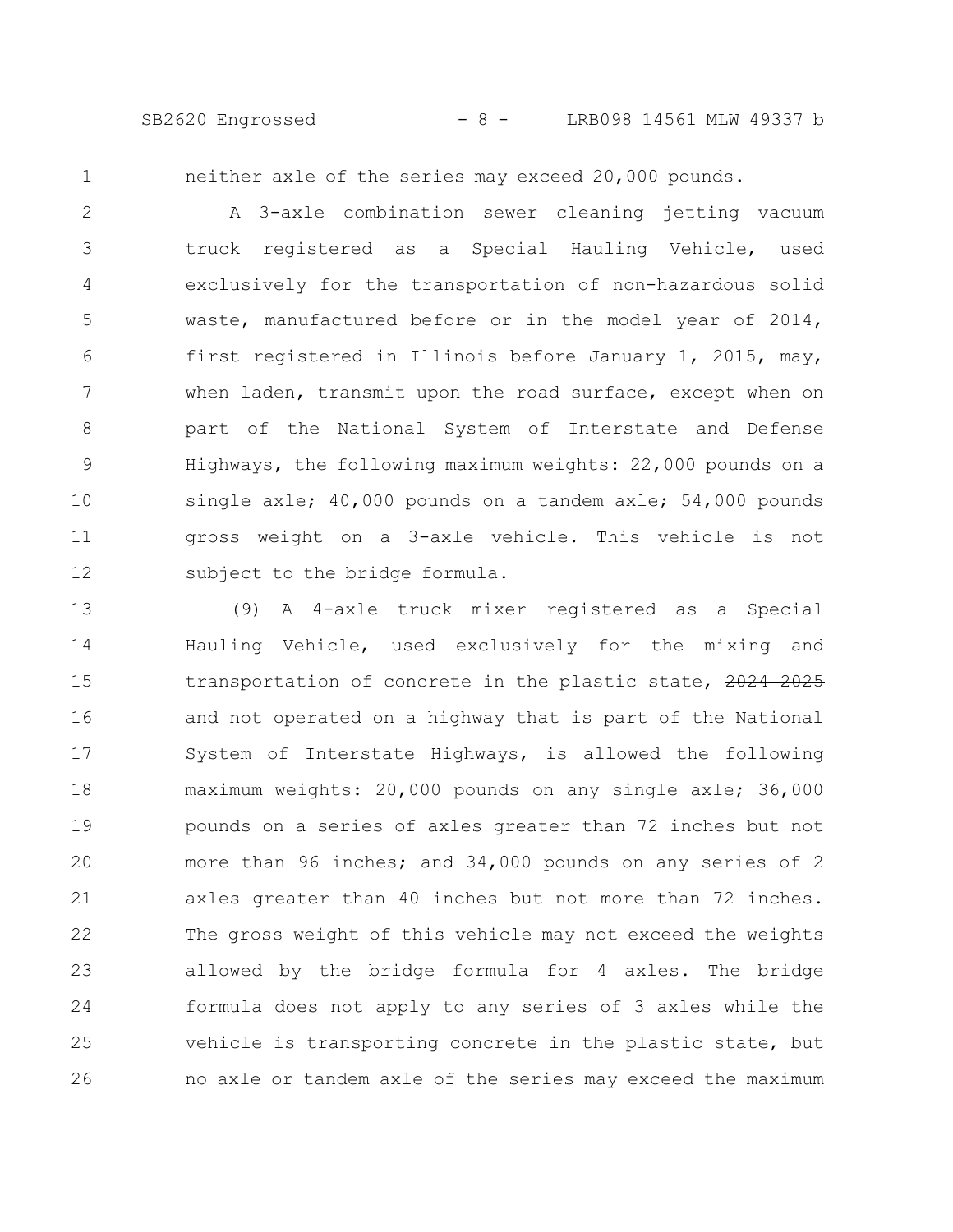weight permitted under this paragraph (9) of subsection (a). 1 2

(10) Combinations of vehicles, registered as Special Hauling Vehicles that include a semitrailer manufactured prior to or in the model year of 2024, and registered in Illinois prior to January 1, 2025, having 5 axles with a distance of 42 feet or less between extreme axles, may not exceed the following maximum weights: 20,000 pounds on a single axle; 34,000 pounds on a tandem axle; and 72,000 pounds gross weight. This combination of vehicles is not subject to the bridge formula. For all those combinations of vehicles that include a semitrailer manufactured after the effective date of P.A. 92-0417, the overall distance between the first and last axles of the 2 sets of tandems must be 18 feet 6 inches or more. Any combination of vehicles that has had its cargo container replaced in its entirety after December 31, 2024 may not exceed the weights allowed by the bridge formula. 3 4 5 6 7 8 9 10 11 12 13 14 15 16 17 18

(11) The maximum weight allowed on a vehicle with crawler type tracks is 40,000 pounds. 19 20

(12) A combination of vehicles, including a tow truck and a disabled vehicle or disabled combination of vehicles, that exceeds the weight restriction imposed by this Code, may be operated on a public highway in this State provided that neither the disabled vehicle nor any vehicle being towed nor the tow truck itself shall exceed the weight 21 22 23 24 25 26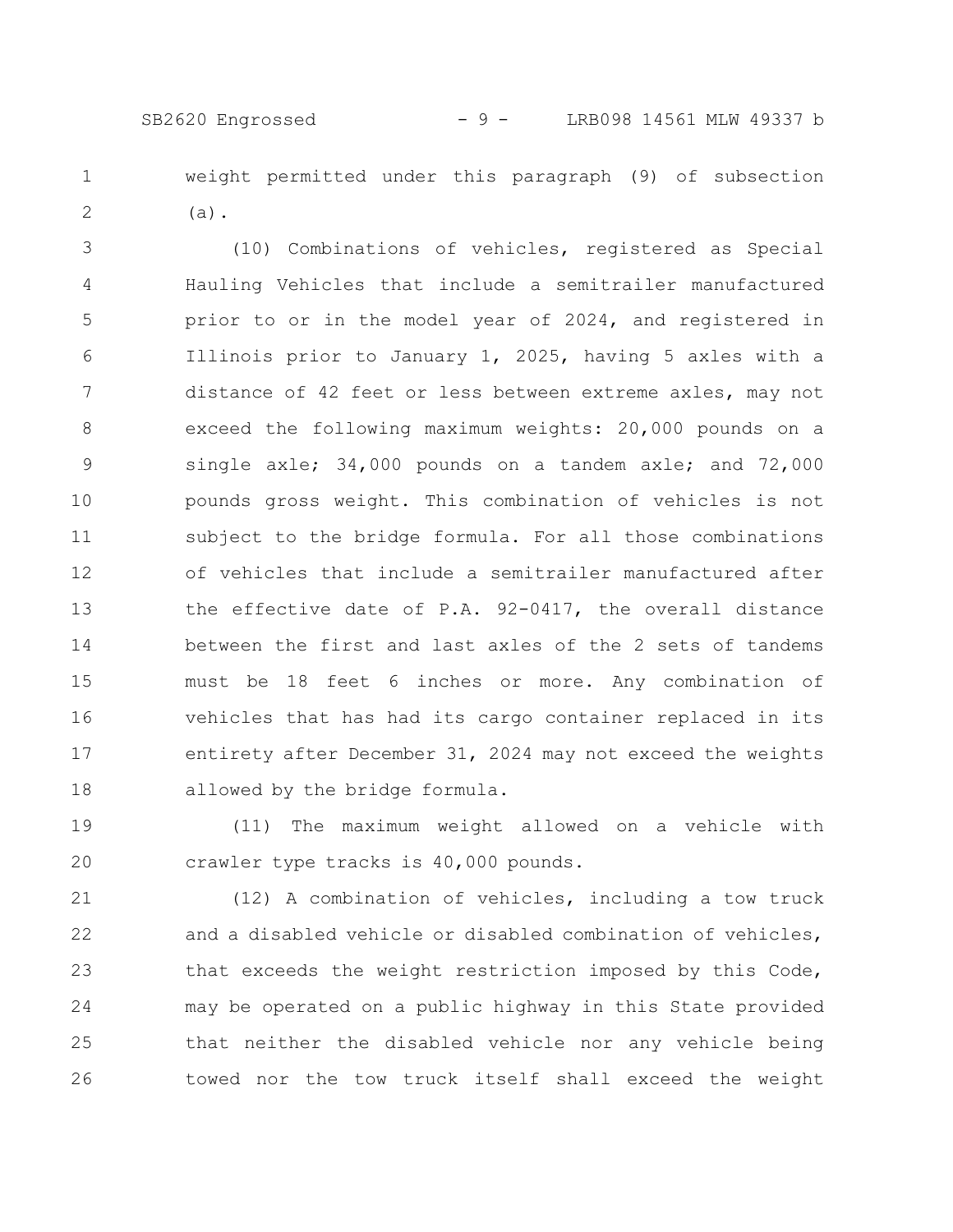limitations permitted under this Chapter. During the towing operation, neither the tow truck nor the vehicle combination shall exceed 24,000 pounds on a single rear axle and 44,000 pounds on a tandem rear axle, provided the towing vehicle: 1 2 3 4 5

(i) is specifically designed as a tow truck having a gross vehicle weight rating of at least 18,000 pounds and is equipped with air brakes, provided that air brakes are required only if the towing vehicle is towing a vehicle, semitrailer, or tractor-trailer combination that is equipped with air brakes; 6 7 8 9 10 11

(ii) is equipped with flashing, rotating, or oscillating amber lights, visible for at least 500 feet in all directions; 12 13 14

(iii) is capable of utilizing the lighting and braking systems of the disabled vehicle or combination of vehicles; and 15 16 17

(iv) does not engage in a tow exceeding 20 miles from the initial point of wreck or disablement. Any additional movement of the vehicles may occur only upon issuance of authorization for that movement under the provisions of Sections 15-301 through 15-319 of this Code. The towing vehicle, however, may tow any disabled vehicle to a point where repairs are actually to occur. This movement shall be valid only on State routes. The tower must abide by posted bridge weight limits. 18 19 20 21 22 23 24 25 26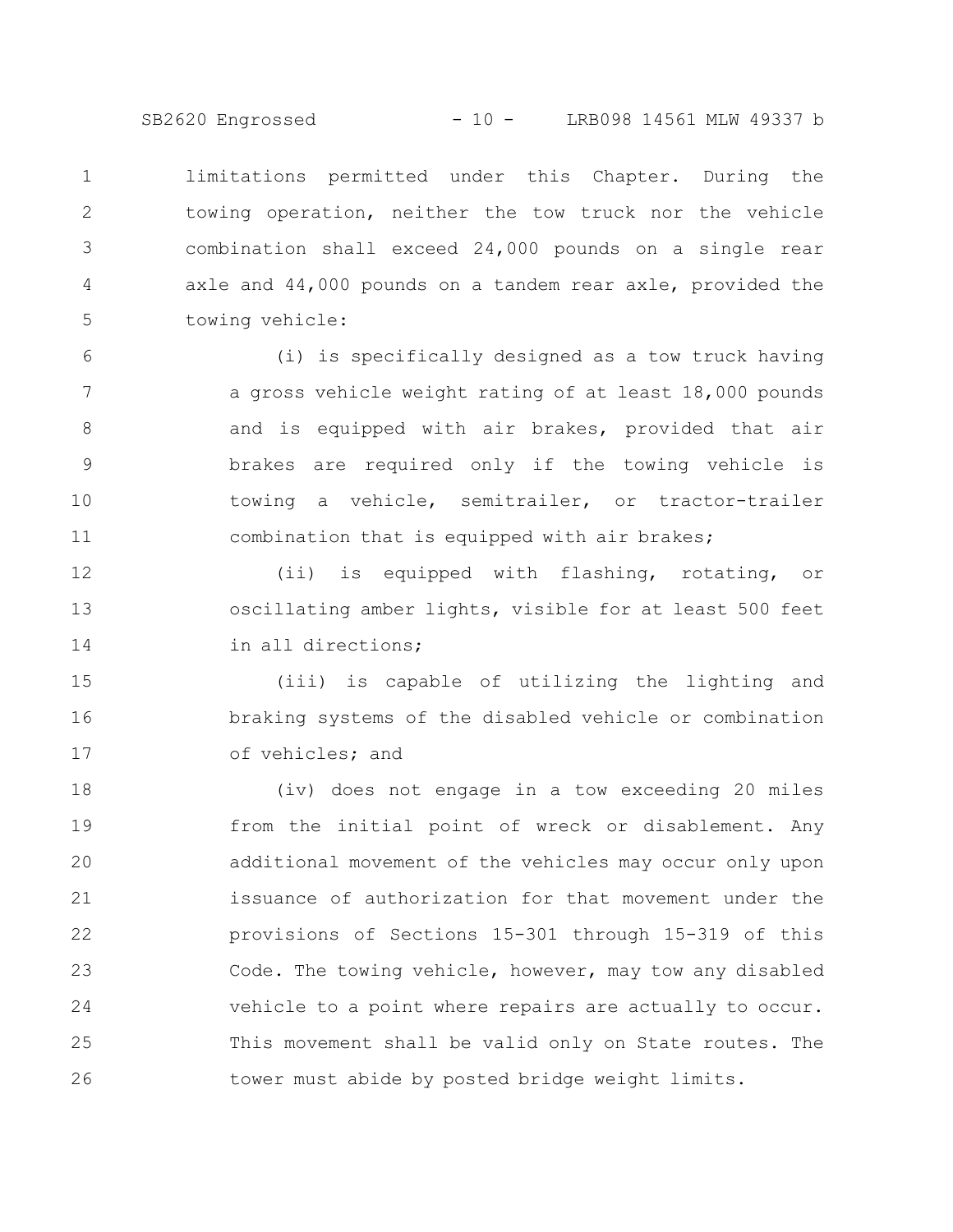SB2620 Engrossed - 11 - LRB098 14561 MLW 49337 b

Gross weight limits shall not apply to the combination of the tow truck and vehicles being towed. The tow truck license plate must cover the operating empty weight of the tow truck only. The weight of each vehicle being towed shall be covered by a valid license plate issued to the owner or operator of the vehicle being towed and displayed on that vehicle. If no valid plate issued to the owner or operator of that vehicle is displayed on that vehicle, or the plate displayed on that vehicle does not cover the weight of the vehicle, the weight of the vehicle shall be covered by the third tow truck plate issued to the owner or operator of the tow truck and temporarily affixed to the vehicle being towed. If a roll-back carrier is registered and being used as a tow truck, however, the license plate or plates for the tow truck must cover the gross vehicle weight, including any load carried on the bed of the roll-back carrier. 1 2 3 4 5 6 7 8 9 10 11 12 13 14 15 16

The Department may by rule or regulation prescribe additional requirements. However, nothing in this Code shall prohibit a tow truck under instructions of a police officer from legally clearing a disabled vehicle, that may be in violation of weight limitations of this Chapter, from the roadway to the berm or shoulder of the highway. If in the opinion of the police officer that location is unsafe, the officer is authorized to have the disabled vehicle towed to the nearest place of safety. 17 18 19 20 21 22 23 24 25

26

For the purpose of this subsection, gross vehicle weight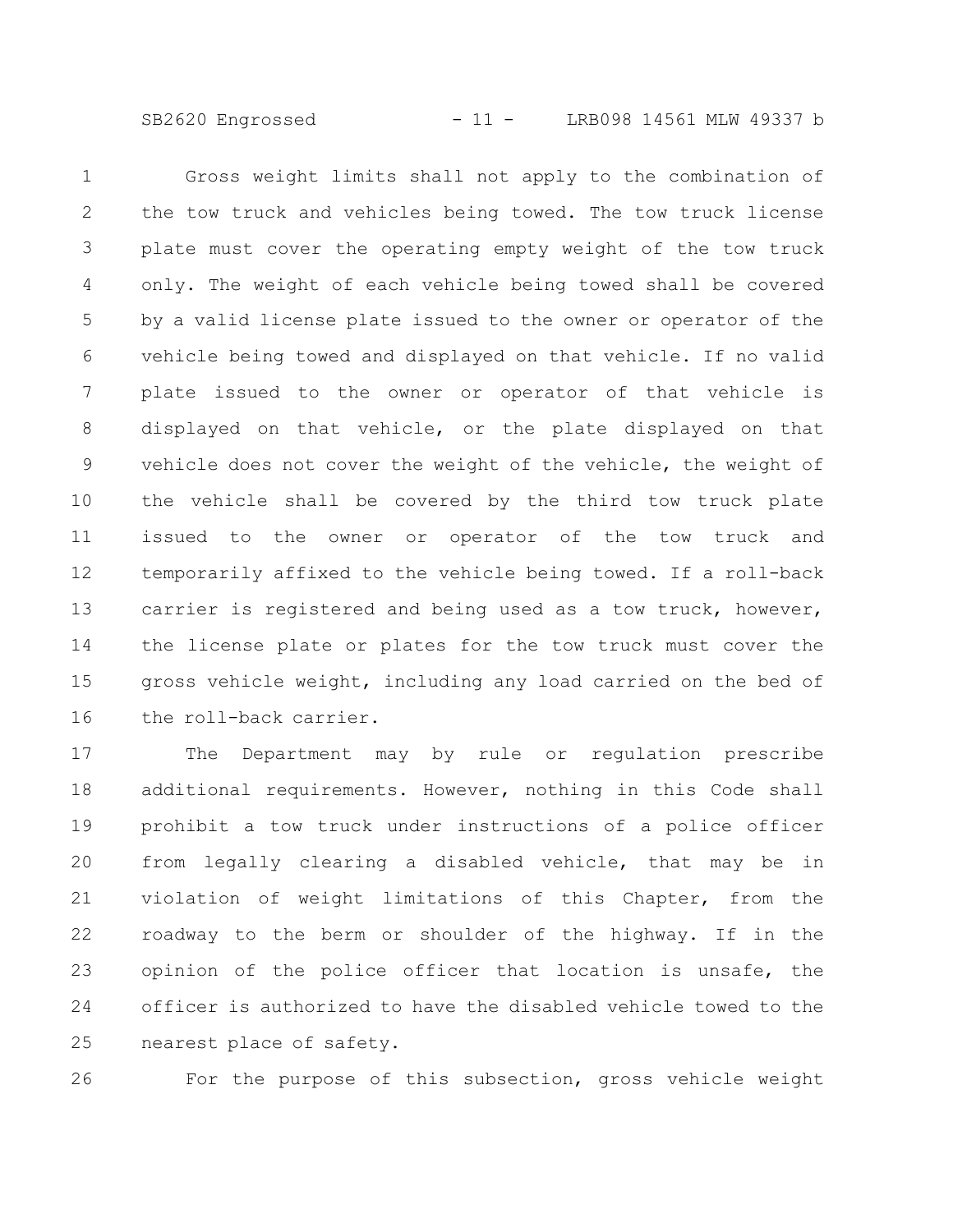SB2620 Engrossed - 12 - LRB098 14561 MLW 49337 b

rating, or GVWR, means the value specified by the manufacturer as the loaded weight of the tow truck. 1 2

(b) As used in this Section, "recycling haul" or "recycling operation" means the hauling of non-hazardous, non-special, non-putrescible materials, such as paper, glass, cans, or plastic, for subsequent use in the secondary materials market. 3 4 5 6

(c) No vehicle or combination of vehicles equipped with pneumatic tires shall be operated, unladen or with load, upon the highways of this State in violation of the provisions of any permit issued under the provisions of Sections 15-301 through 15-319 of this Chapter. 7 8 9 10 11

(d) No vehicle or combination of vehicles equipped with other than pneumatic tires may be operated, unladen or with load, upon the highways of this State when the gross weight on the road surface through any wheel exceeds 800 pounds per inch width of tire tread or when the gross weight on the road surface through any axle exceeds 16,000 pounds. 12 13 14 15 16 17

(e) No person shall operate a vehicle or combination of vehicles over a bridge or other elevated structure constituting part of a highway with a gross weight that is greater than the maximum weight permitted by the Department, when the structure is sign posted as provided in this Section. 18 19 20 21 22

(f) The Department upon request from any local authority shall, or upon its own initiative may, conduct an investigation of any bridge or other elevated structure constituting a part of a highway, and if it finds that the structure cannot with 23 24 25 26